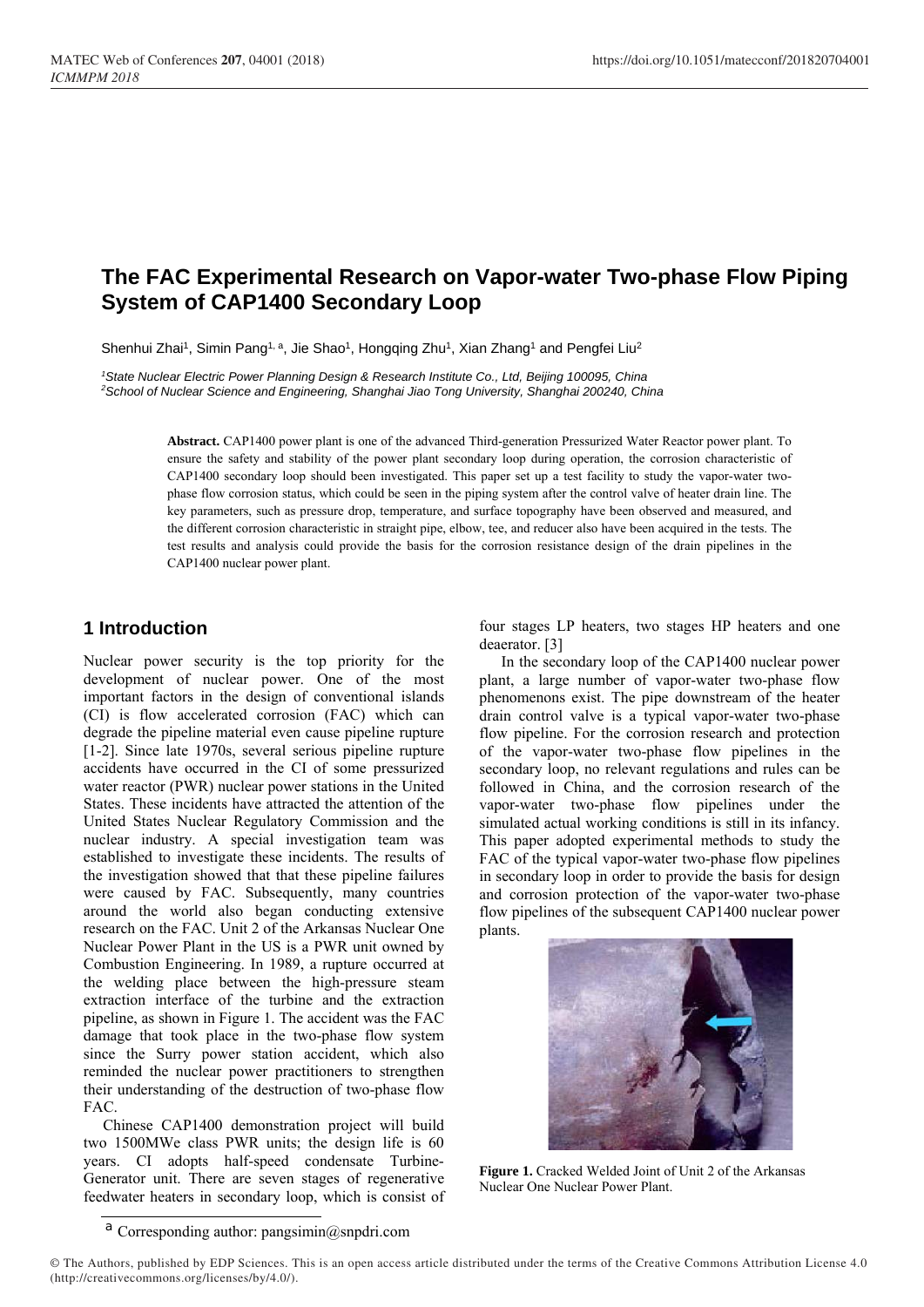FAC is a type of global corrosion, which is usually accelerated and deteriorated due to the medium flow. FAC is mainly formed by the interaction of physical and electrochemical processes. It is worth paying attention that FAC works through dissolution process rather than mechanical destruction of the oxide layer which is different from the common erosion/corrosion (EC) mechanism [4]. Moreover, the dissolution takes effect only when the medium is water. Therefore, the precondition of FAC is that the flowing medium in the pipeline is water or wet steam.

FAC formation is mainly divided into two processes: the first is the dissolution process of metal surface, and the second is the diffusion process of dissolved products.

Due to the oxidation reaction between iron atoms of the steel pipe and the water molecules of the flowing water in the pipe, oxide layers are formed which consist of an inner layer that grows inwards the metal matrix and a relatively loosely attached outer layer. Both layers are mainly composed of  $Fe<sub>3</sub>O<sub>4</sub>$ . When there are oxygen molecules in the water,  $Fe<sub>2</sub>O<sub>3</sub>$  can also be formed which can strengthen the structure of the  $Fe<sub>3</sub>O<sub>4</sub>$  oxide layer to make it denser. The formation of oxide layer can avoid direct contact between iron atoms of metal matrix and water molecules, thereby protecting the metal matrix. However, due to the oxide layer produced by natural reaction cannot form a dense structure that completely covers the surface of metal matrix, the pores and other discontinuous structures are inevitable in the formation of the oxide layer. These places become the weak points of the oxide layer, which makes the flowing medium and the metal matrix interacts continuously through the pores, resulting in the dissolution of the metal matrix and the oxide layer. The structure of the oxide layer formed on the metal surface is porous, therefore ferrous ions can diffuse through pores to the medium (water or wet steam). In three areas (main stream area, boundary layer, and oxide layer), the processes of dissolution and diffusion of ferrous ions are continuous. The ferrous ions produced by the corrosion of the metal matrix diffuse to the boundary layer outside the oxide layer through the pores, while the flowing water carries away these ferrous ions which are just diffused to the main stream area.

The FAC can cause a more obvious corrosion pattern on the inner surface of the metal pipeline. Due to the different state of the flowing medium in the pipeline, the corrosion forms are also different. In general, FAC can be divided into two types, single-phase flow FAC and twophase flow FAC.

Under single-phase flow condition, FAC will cause horseshoe shaped pits on the metal surface, and the entire surface looks like an orange peel, as shown in Figure 2. In some areas where FAC rate is not very high, there are obvious dent features. If further investigation is conducted, it will be clear that these features have a certain direction and can be described as "serrated" or "horseshoe-shaped" pit "strings" whose tips point in the direction of flow [5]. As the corrosion becomes more severe, these serrated shapes gradually overlap. The most serious corrosion parts will create continuous rounded holes or orange-peel-shaped abrasions. Almost no oxide  $(Fe<sub>3</sub>O<sub>4</sub>)$  remains on the surfaces of these corrosion parts,

and it can be seen on the metal profile that the oxide layer is very thin (about a few microns). Using a microscope scan with a higher magnification ratio, the structure of a typical rounded dent caused by FAC can be observed.



**Figure 2.** Corroded Metal Surface Caused by Single-phase FAC.

Under two-phase flow condition, FAC will cause tiger print shaped appearance on the metal surface, as shown in Figure 3. The black part of the figure is the area with relatively serious corrosion while the red part of the figure is the oxide layer on the metal surface. The twophase FAC usually creates the wear marks on the metal surface which appear black and shiny, or even enamellike. These marks usually have pit-like markings, which sometimes show serrated or horseshoe-like directional characteristics as the damage caused by single-phase flow.



**Figure 3.** Corroded Metal Surface Caused by Two-phase FAC.

## **2 Experimental Methods**

The research results on the influencing factors of FAC show that FAC has many influencing factors, such as temperature, pH value, velocity, and rate of vapor content of the medium etc. If the design condition of the secondary loop is fixed, some influencing factors are determined, such as pH valve, velocity, temperature, etc., which also brings convenience for experimental research of two-phase FAC. In this paper, the pipeline downstream of a heater drain control valve in the secondary loop of the CAP1400 nuclear power plant was taken as the test object. A two-phase flow erosion-corrosion facility (TPEC) was designed and built for experimental research, and the design parameters of the pipeline are shown in Table 1.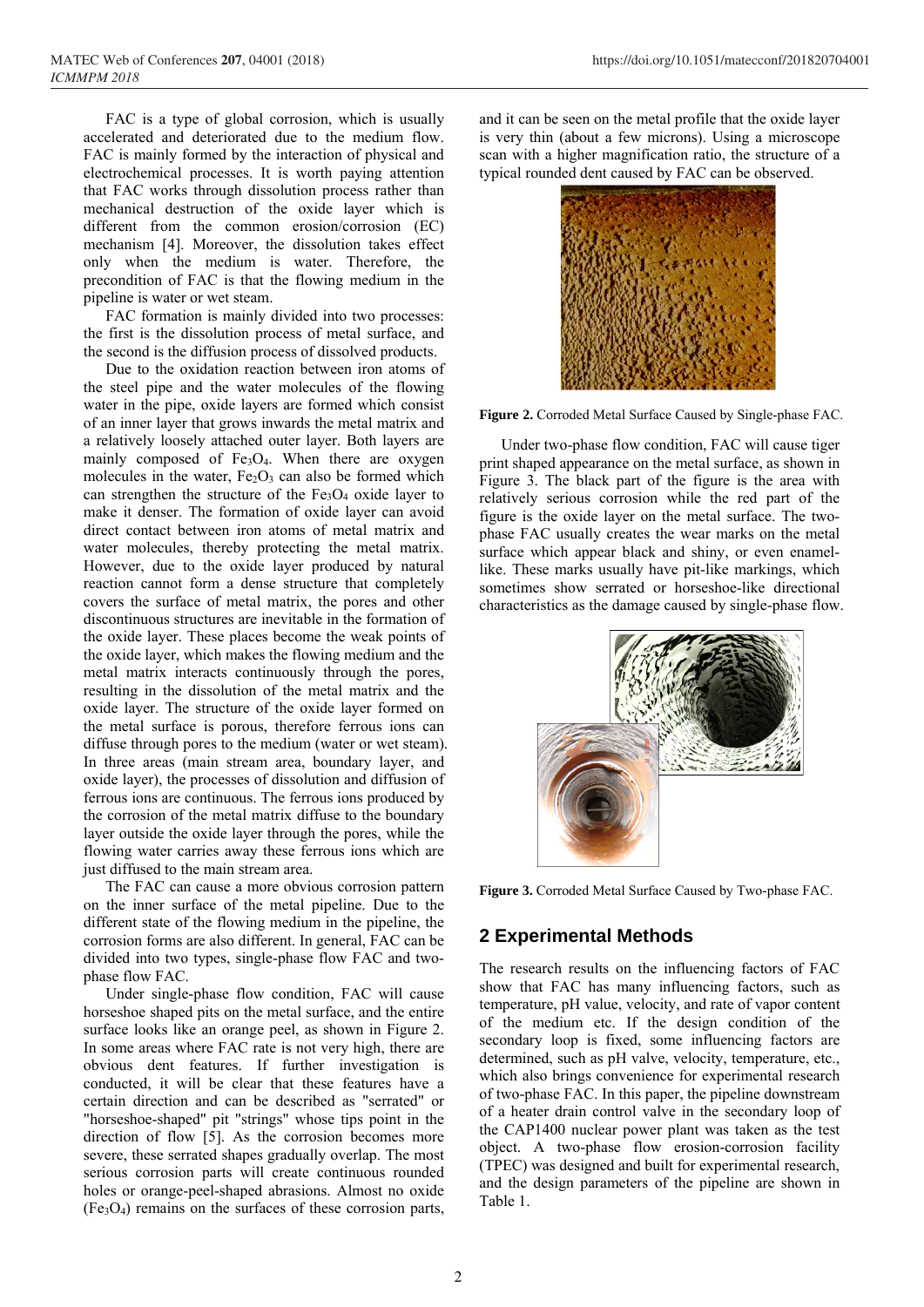| <b>Name</b>                                                 | Operating<br><b>Pressure</b>                                                                                               | <b>Operati</b><br>$\mathbf{n}\mathbf{g}$<br><b>Temper</b><br>ature | Veloci<br>ty | <b>Piping</b><br><b>Material</b><br>After the<br>Drain<br><b>Valve</b> |
|-------------------------------------------------------------|----------------------------------------------------------------------------------------------------------------------------|--------------------------------------------------------------------|--------------|------------------------------------------------------------------------|
| Normal<br>Drain<br>Pipe of a<br>High-<br>Pressure<br>Heater | Upstream of<br>the Drain<br>Control<br>Valve:<br>1.867 MPa<br>Downstream<br>of the Drain<br>Control<br>Valve:<br>1.026 MPa | 184.5°C                                                            | 1.29<br>m/s  | TP304L                                                                 |

**Table 1.** Experimental Parameters of Vapor-water Two-Phase Flow in CAP1400 CI Pipeline.

The TPEC experimental device is a closed loop, which consists of a high-pressure (HP) tank (design pressure is 4MPa, and design volume is 2.5m3), a lowpressure (LP) tank (design pressure is 0.4MPa, and design volume is 10m3), a pump, a heat exchanger, intube heaters, test section, measurement and control system, and auxiliary system. The pressure control of the test section is jointly accomplished by the pump, the pressure control system of the HP tank, and the test section control valve: the pump with variable voltage and variable frequency (VVVF) system allows for coarse adjustment of pressure and flowrate; the pressure control system on the top of the HP tank can adjust and stabilize the pressure of the loop; the control valve before the test section is used for precise adjustment of the pressure before the test section; the downstream pressure of the pipeline is adjusted by the pressure control system of the LP tank. The temperature control of the loop is jointly accomplished by the in-tube heater, the in-tank heater of HP tank, and the preheater before the test section: the intube heater with a rated power of 600kW which can be adjusted is used for adjusting the inlet temperature of the HP tank; the in-tank heater with a rated power of 200kW is used for adjusting the outlet temperature of the HP tank; the preheater with a rated power of 50kW is used for precise adjustment of the inlet temperature of the test section to ensure the inlet temperature condition of the

 test section. A bypass pipeline of the test section is installed to regulate the flowrate and ensure the flow velocity in the test section. After the high-temperature and high-pressure water flashes to vapor-water mixture in the test section, it is pumped to the heat exchanger with a rated power of 430kW to be cooled down, then it flows back to the LP tank.

The specification of the pipe in the test is DN50. The material after the control valve is determined according to the test conditions, and the material of other parts of the test loop is 304 stainless steel.

The schematic diagram of TPEC test loop is shown in Figure 4.

Commonly used pipe fittings of the secondary loop include straight pipes, elbows, tees, and reducers, etc. Therefore, these typical pipe fittings were measured for the experiments. Considering the experimental conditions, the design parameters of the test section are shown in Table 2. The test period is designed to be 2 hours.

**Table 2.** Design Parameters of the Test Section.

| <b>Type</b>                                 | <b>Specification</b>                                                                        | <b>Material</b>                 |
|---------------------------------------------|---------------------------------------------------------------------------------------------|---------------------------------|
| <b>Straight Pipe</b><br><b>Test Section</b> | Diameter: DN50;<br>Wall thickness: 7mm;<br>Length: $2.5m$                                   | No. 20 Steel/<br><b>TP304L</b>  |
| $90^\circ$ Elbow<br><b>Test Section</b>     | Pipe Diameter: DN50;<br>Bend Radius: 200mm                                                  | No. 20 Steel /<br><b>TP304L</b> |
| <b>Reducer Test</b><br>Section              | Pipe Diameter before<br>Control Valve: DN50;<br>Pipe Diameter after<br>Control Valve: DN80; | No. 20 Steel /<br>TP304L        |
| <b>Tee Test</b><br>Section                  | Pipe Diameter:<br>DN50×DN50×DN50                                                            | No. 20 Steel /<br><b>TP304L</b> |

#### **2.1 Straight Pipe Test Section**

In the test, a pipe with a nominal diameter of 50mm is adopted to perform surface analysis on the inner surface of the pipe. Measuring points and surface analysis test sections are set up at equal distance on the test pipe, which can observe and analyze the scour morphology on the pipe wall.



**Figure 4.** Schematic Diagram of the TPEC Experimental Device.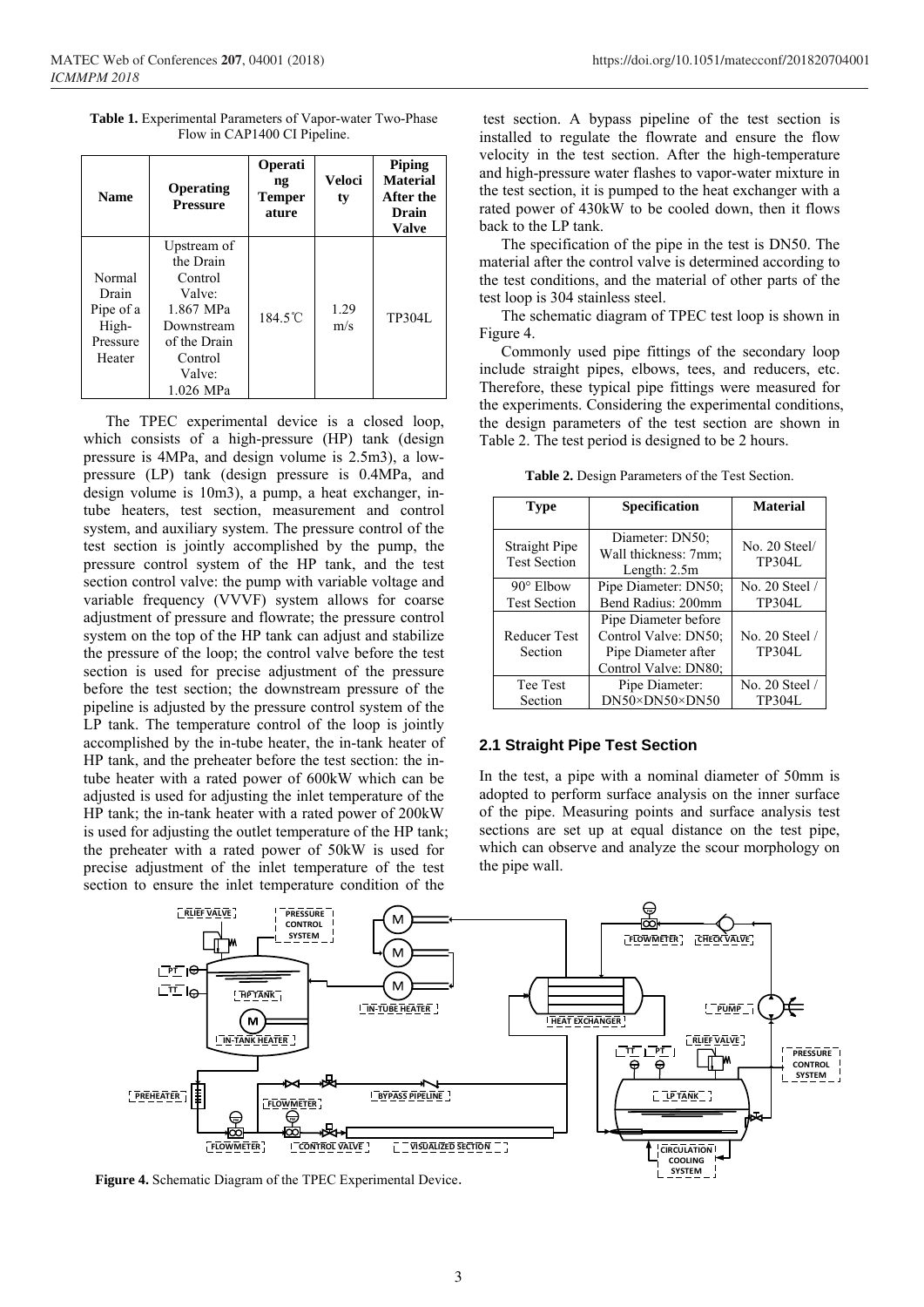## **2.2 Elbow Test Section**

The bend radius of the test section is 200mm, and the diameter of the pipe is 50mm. The test locations are designed at 5°, 25°, 45°, 65°, and 85°of the elbow. The test piece is fixed at the top of each test location. The test piece is replaceable, which is fixed to the measuring point by using the tighten bolt. The outer sleeve and the tighten bolts are threaded connected. There is a pressure measuring point and a temperature measuring point on the test section.

## **2.3 Reducer Test Section**

Since the reducers are necessary components for connecting the pipes with different diameters. The existence of pipe expansion in the secondary loop of the nuclear power plant can also be one of the concerns of the two-phase flow scour test. In the test, the  $DN50\times80$ reducer is adopted, and the length of the reducer is 100mm. The scouring effect of the two-phase flow on the wall of the expansion part is observed. The reducer test section is designed to be replaceable, which is similar to the straight pipe test section. The test pieces are positioned through the positioning component and fixed by the threaded tighten pipe. The test pieces can be replaced by unscrewing the threaded tighten pipe in order to save the processing time of the test pieces.

#### **2.4 Tee Test Section**

Tee is one of the common components used in the piping system after which the flow pattern and velocity of the fluid change greatly. Therefore, the vapor-water two phase flow can also result in corresponding wear that different from other piping components on the tee. In the test, a standard DN50 equal tee is adopted, and the design of dismantling and replacement are also considered. The replaceable test pieces used in this test are with the same design as the pieces used in straight pipe test section.

## **3 Experimental Results and Analysis**

Based on the parameters of the pipe after the heater drain control valve in the secondary loop of a CAP1400 nuclear power plant which is under construction, the twophase flow corrosion experiments were conducted for typical piping components including straight pipe, elbow, tee, and reducer. The main experimental results are as follows.

## **3.1 Measurement of Thermodynamic Parameters of Two-Phase Flow**



**Figure 5.** Curve of Temperature and Pressure Drop along Straight Pipe Section.

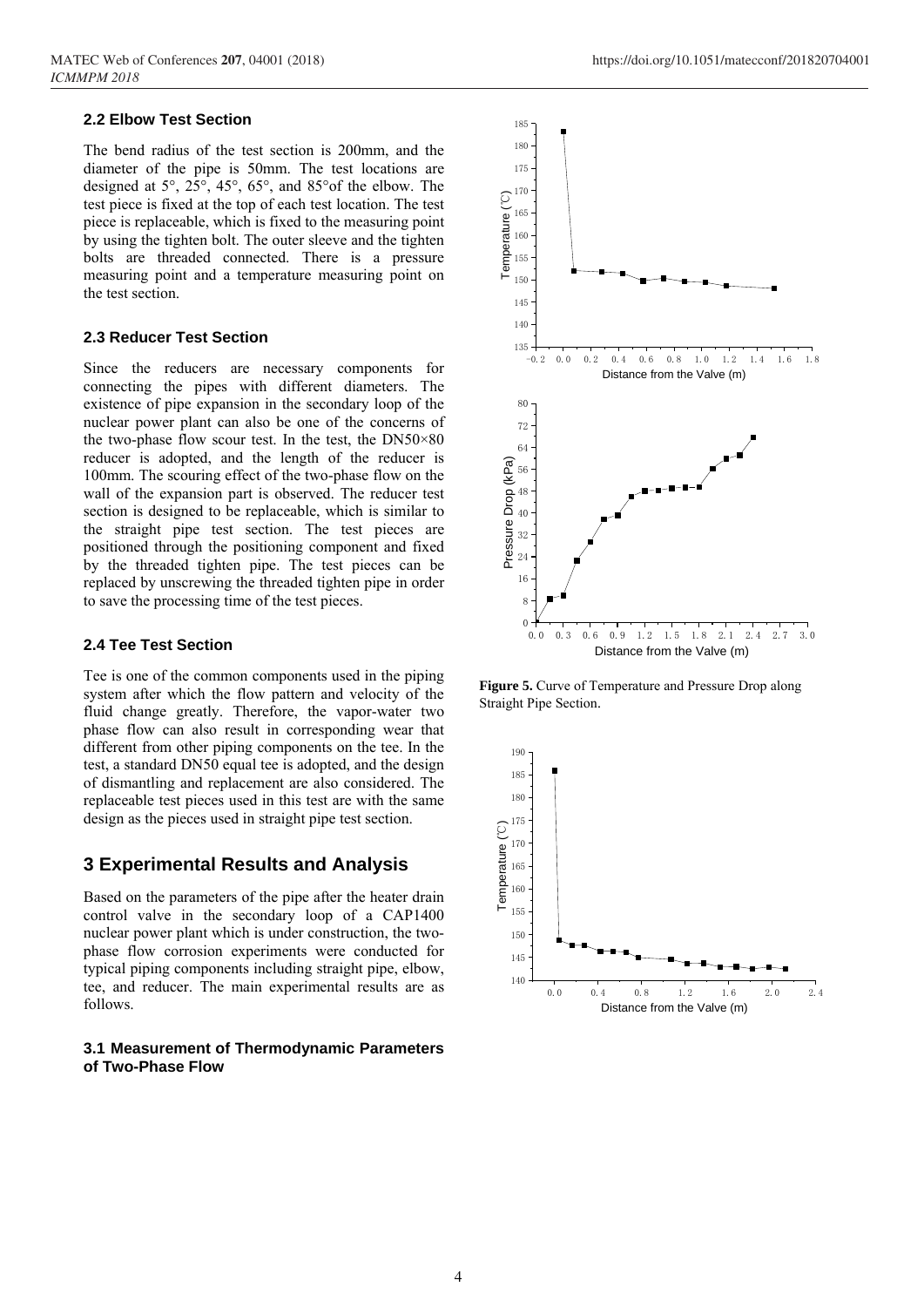

**Figure 6.** Curve of Temperature and Pressure Drop along Elbow Section.



**Figure 7.** Curve of Temperature and Pressure Drop along Tee Section.



**Figure 8.** Curve of Temperature and Pressure Drop along Reducer Section.

The curves of temperature and pressure drop along straight pipe section, elbow section, tee section and reducer section under the condition listed in Table 1 were measured, as shown in Figure  $5 \sim 8$ . As can be seen from the figure, after passing through the valve, due to the pressure drop, there will be a stepped steep drop in the temperature after the valve which is related to the form of the piping components. The temperature of the straight pipe section after the control valve is the highest while the temperature of the reducer section after the control valve is the lowest. The reason is that the straight pipe has the least influence on the flow pattern. However, for the reducer section, before entering to the pipe with larger diameter, the flow of the fluid is driven by the pressure difference, which means the fluid moves under favorable pressure gradient. When the fluid enters the area with a larger diameter, based on the mass continuity, the velocity of the fluid will decrease due to the increase of the flow area. According to the Bernoulli equation of incompressible fluid, the decrease of velocity will lead to the increase of static pressure, which will result in appearance of adverse pressure gradient in the local area on upper and lower sides of the reducer. The combined effect of adverse pressure gradient and wall viscous resistance will cause the fluid in the local area to decelerate continuously. Eventually, the inertial force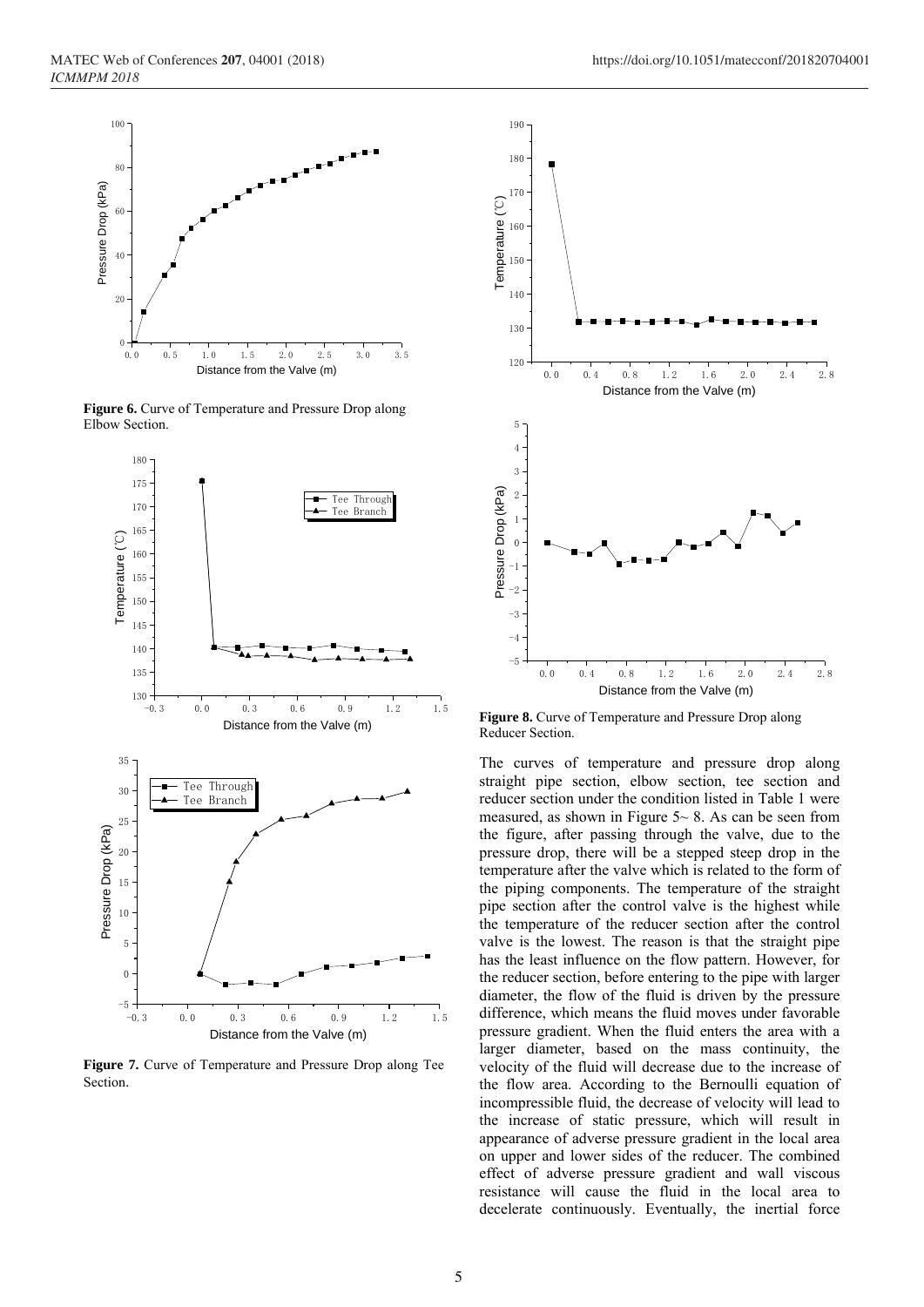cannot overcome the resistance and cause the flow to leave from the wall surface and generate vortex. Since the velocity of the viscous fluid does not change abruptly as the pipe shape, it changes gradually. This sudden change in the flow distribution results in severe turbulence in the local area, which will reduce the pressure in the local area and cause the temperature to drop rapidly. The temperature change of elbow and tee is between the straight pipe and reducer.

For the pressure drop along the distance, the change trend of straight pipe, elbow, and tee is basically the same. The pressure drop increases along with the distance, and it tends to be constant when the distance is long enough. According to the experimental results, the pressure drop of the elbow is larger than that of the straight pipe. Because of the diversion effect of the branch pipe, the flow of the tee cannot be compared with the straight pipe or the elbow directly. Therefore, it can be qualitatively considered that the pressure drop with flow pattern change is larger than that of the straight pipe. It can be seen from the figure that the pressure drop of the reducer along the distance tends to 0. It can be considered that the development area of the two-phase flow is extremely short and the interaction between two phases is small, therefore the flow pattern reaches the relatively stable state which is different from the straight pipe and elbow that need certain space for development to achieve a stable state.

According to the above experimental results, expanding the pipe diameter of the downstream pipe of the drain control valve by reducer is beneficial for the thermodynamic parameters of the fluid in the pipe after the control valve.

## **3.2 Morphology of the Surface Corroded by Two-Phase Flow**

According to the sample size and surface scour marks, the scanning electron microscope (SEM) and energy dispersive spectrometer (EDS) were employed to scan the sample surface and the surface morphology of the samples were measured by a three-dimensional profilometer. In order to better observe the corrosion patterns in the experiments, samples made of different materials were used, one is made of No. 20 steel (carbon steel) and the other is made of TP304L (stainless steel). Since the corrosion effect of TP304L test samples is not obvious, the test results of carbon steel samples are listed only.





**Figure 9.** Surface Morphology and Element Distribution of Carbon Steel Sample in Straight Pipe Test Section.



**Figure 10.** Surface Morphology and Element Distribution of Carbon Steel Sample in Elbow Test Section.



**Figure 11.** Surface Morphology and Element Distribution of Carbon Steel Sample in Tee Test Section.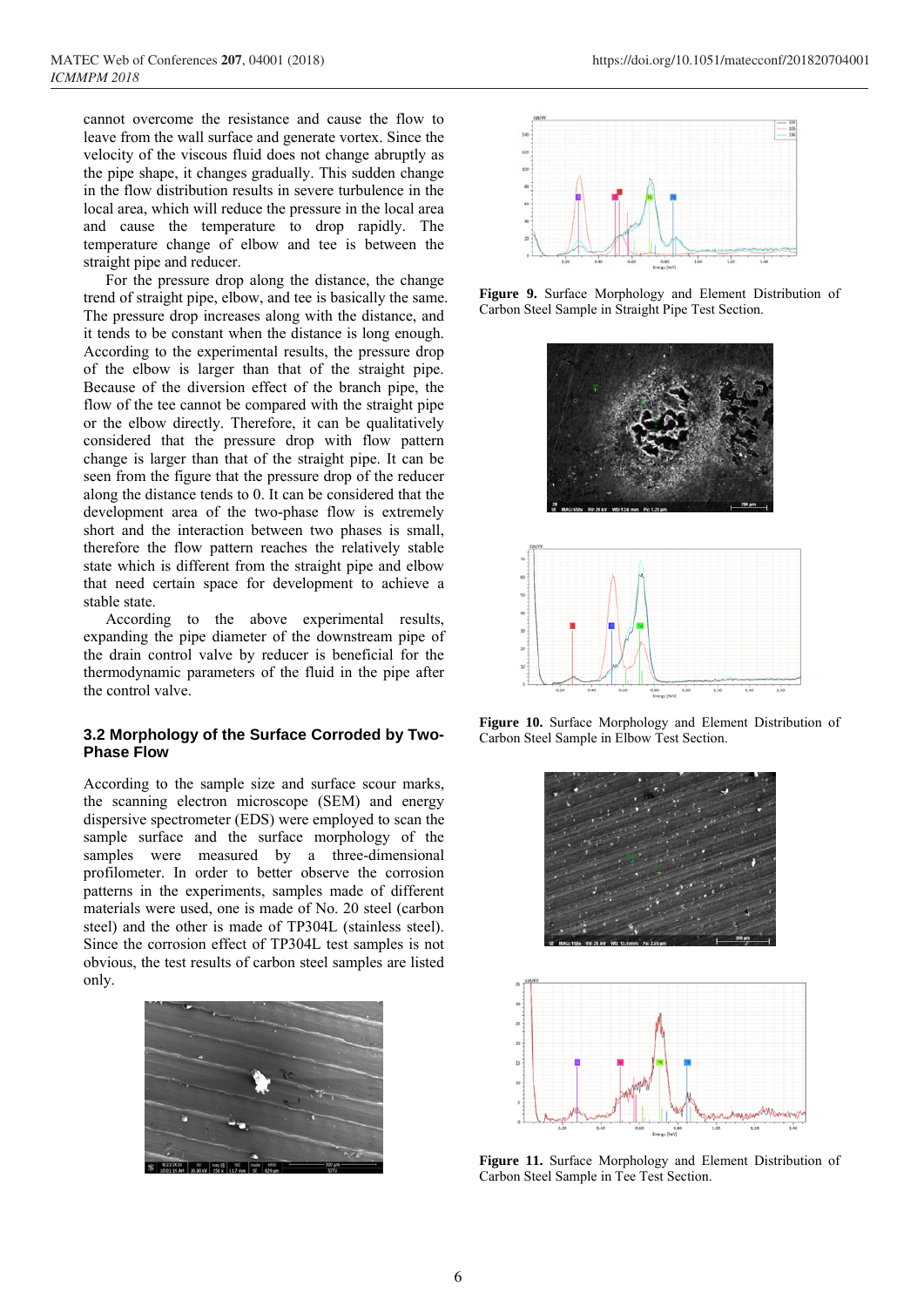

**Figure 12.** Surface Morphology and Element Distribution of Carbon Steel Sample in Reducer Test Section.

Figure.9  $\sim$  Figure.12 show the surface morphology and elemental analysis results of carbon steel samples tested in each experiment of straight pipe, elbow, tee, and reducer. As can be seen from Figure 9, after the carbon steel samples scoured by two-phase flow in straight pipe section, the oxide concentration area can be observed. The concentration area is basically round, the size of it is ranging from 0.5~1mm. According to the EDS observation, no oxygen can be found out of the oxide concentration area. In the oxide concentration area, the proportion of oxygen is different in different area, the thickness of oxide layer is thicker in the center of the oxide concentration area than at the edge. The experimental results show that there is a significant concentration of oxygen element and a significant increase of carbon element in the destroyed area of the sample which means high temperature oxidation occurs at the place that result in embrittlement of the structure.

In Figure 10, it can be seen more clearly in the sample of elbow test that obvious round shape scour marks are showed on the surface of the No.20 steel sample, and a few dotted pits are generated inside these round shape scour marks. These pits are irregular in position, but mainly concentrated inside of the scour marks. The larger marks have more pits inside of them and the pit size is smaller in the smaller scour marks.

From Figure 11, it can be seen that the samples of tee test section can also be scoured, and there are round scour marks appear on the surface which looks less obvious than the scour marks on the samples of the straight pipe test and the reducer test. Considering the position of the samples, it can be considered that the two-phase flow area in the tee is relatively large, and thermodynamic parameters change significantly at the position of the tee (which due to the flow diversion caused by the branch pipe). Therefore, the two-phase effect is weakened, causing less corrosion.

As shown is Figure 12, the scour marks of the size between 0.1~0.3mm are also found on the surface of the samples of reducer section. The structural failure points are showed in the internal area of the scour marks. The failure points appear to be typical FAC morphology, and the material is scales off the surface. According to the EDS results, oxygen element is found in the damage point which indicates that oxidation also occurs at the damage point. And the oxide layer inside the scour marks appears the trend of thinning. It means that the dotted pits produced by the two-phase flow are generally dotted pits, which usually appears inside the round shape scour marks. The scour marks are created by the high temperature generated by the bubbles impact, which leads to the property change or thinning of the oxide layer. And the oxide layer is delaminated due to the bubble scouring or the mechanical force produced by the bubble collapse.

Under the same experimental conditions, no obvious scour marks are seen on the surface of the TP304L steel samples.

## **3.3 The Correlation between the Thinning of Piping Wall thickness and the Scouring Time**

In order to observe the correlation between the thinning of the piping wall thickness and the time, the impact experiments of scouring time were conducted. Two sample points (point 1 is at the  $0^{\circ}$  of the elbow, point 2 is at the 30°of the elbow) were measured using a threedimensional profilometer, and the test results are as follows.



**Figure 13.** The Curve of the Average Piping Wall Thickness Reduction of the Samples at Point 1 of the Elbow Test Section with Time.

It can be seen from Figure  $13{\sim}14$ , the erosion rate was larger during the initial 1h~2h, which was related to that the initial piping wall was already oxidized. The average EC rates are significantly different for the two sample points is due to the different initial oxidation degree. After the initial oxidation layer was scoured away, the erosion rate dropped rapidly, but it increased at 5 h. This is related to the process of erosion development. During the initial period of two-phase scouring, the pipe wall oxidized and generated the oxide layer in the water